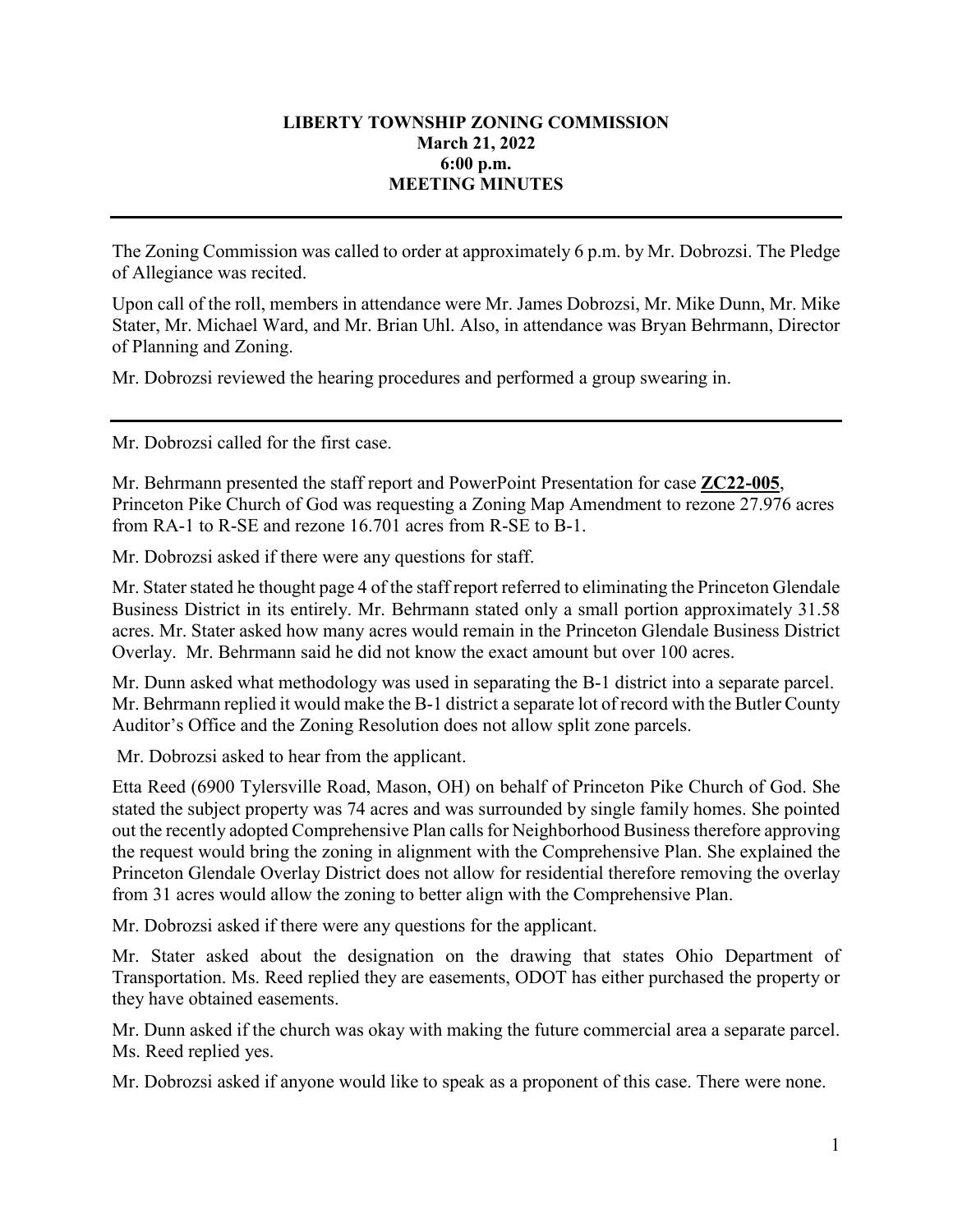Mr. Dobrozsi asked if anyone would like to speak as an opponent of this case.

Tim Mara (5170 Schlade Court, Liberty Twp. OH) spoke in opposition of the approval of the zone change. Mr. Mara stated he thought it was a bad practice to not develop as a PUD and felt the applicant should be required to submit a detailed development plan showing open space, building configurations and uses.

Mr. Dobrozsi asked if anyone would like to make a neutral comment on this case.

Kyle Bowling (5886 Sebring Court, Liberty Twp. OH) asked what will happen to the Light up Liberty firework event due to the loss of space. Pastor Barry Clardy (6101 Princeton Glendale Road, Liberty Twp. OH) replied the church is planning on continuing the community event and if needed they will make logistic adjustments. Kyle Bowling asked about a traffic study and spoke in favor of adding two traffic lights.

Mr. Dobrozsi asked Ms. Reed why the property was not being developed as a PUD. Ms. Reed replied the Comprehensive Plan calls for Suburban Residential, the adjacent properties are developed similar and the property by right can be developed that way, 100 x200 lots.

Mr. Dobrozsi asked Ms. Reed if a traffic study had been completed. Ms. Reed replied no, the residential properties will be accessed from the three existing stub streets and with the unknown commercial uses it would be premature for the traffic study. Ms. Reed also stated that Butler County Engineer's Office and ODOT would both require a traffic study once a specific use was determined.

Tim Kelly (4854 Brooke Hill Court, Liberty Twp. OH) stated he had no concerns with the actual development. Mr. Kelly stated he was concerned with added traffic inside the subdivision with people cutting through to get to Princeton Glendale Road and the safety of the children playing.

Mr. Ward made a motion to **CLOSE THE PUBLIC HEARING.** Mr. Uhl seconded. Upon the call of the roll, the motion passed. **PUBLIC HEARING CLOSED.**

Mr. Dobrozsi asked if there was any discussion.

Mr. Stater stated regardless if it was a PUD or residential the development will create some traffic issues but he was in a favor of the project.

Mr. Dunn stated he felt it was in line with the Comprehensive Plan.

Mr. Uhl stated he agreed it was aligned with the Comprehensive Plan and it was a good use overall to rezone the property.

Mr. Dobrozsi stated he had concerns with the density going from RA-1 to R-SE.

Mr. Dobrozsi asked for a motion on the case.

Mr. Ward made a motion to **RECOMMEND APPROVAL** of Case ZC22-005 as presented by staff. Mr. Uhl seconded. Upon the call of the roll. Mr. Ward – yes; Mr. Uhl - yes; Mr. Stater – yes; Mr. Dunn – yes; Mr. Dobrozsi – no. The motion passed.

Mr. Ward made a motion to **APPROVE** the minutes and Notices of Decisions from the February 28, 2022 meeting. Mr. Stater seconded the motion. Upon call of roll: Mr. Ward – yes; Mr. Stater – yes; Mr. Dunn – abstain; Mr. Uhl – abstain; Mr. Dobrozsi - yes. The motion passed and the request was approved.